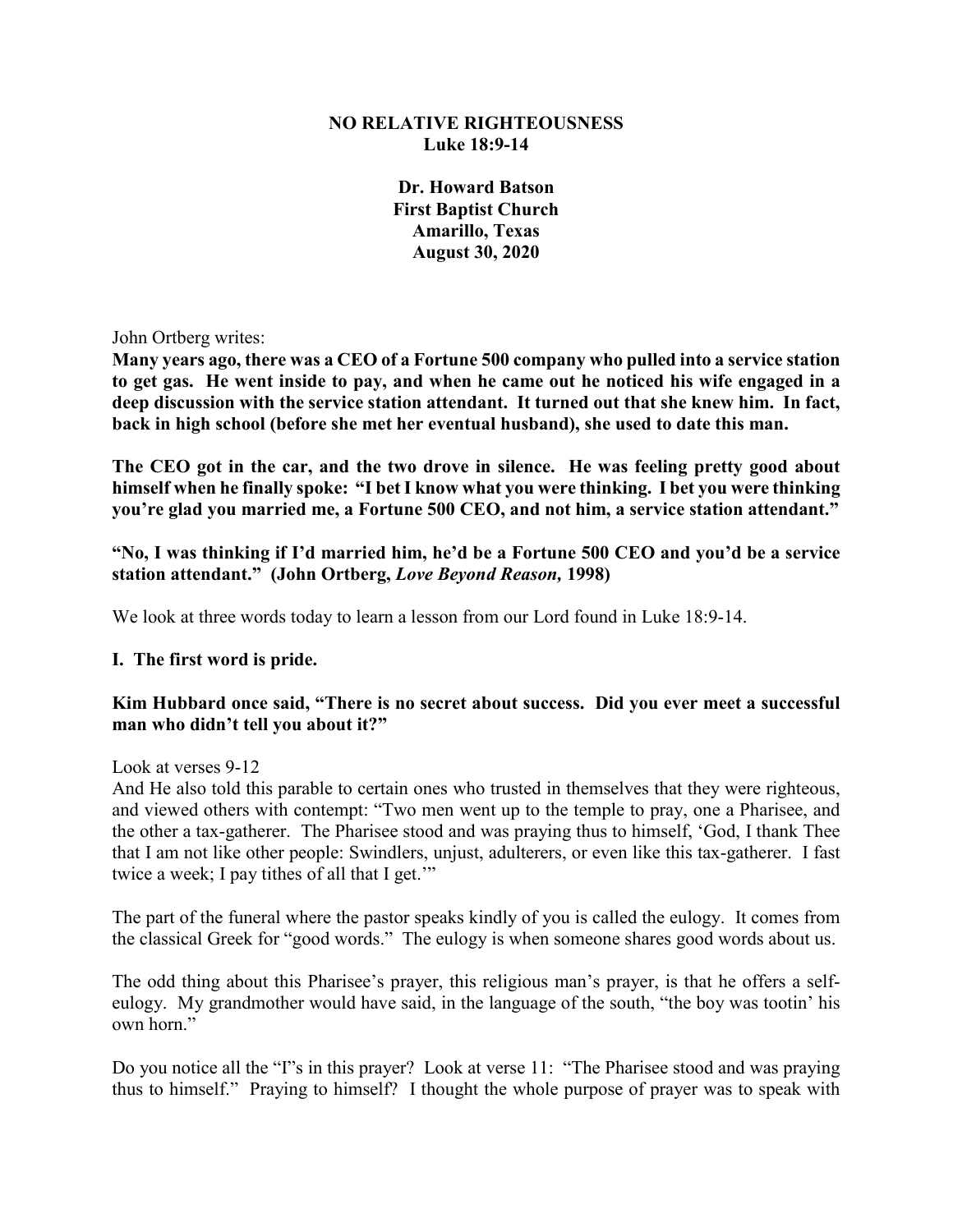God. The reality is that's not a bad description of this prayer; it never made it to God because of the Pharisee's self-proclaimed goodness. It was a prayer to himself, not to heaven.

So we start with the word "himself," then "*I* thank God *I* am not like...*I* fast twice a week...*I* pay tithes of all *I* get." Notice he doesn't ask God for anything in this prayer. He doesn't need to petition God for anything because he doesn't even need God. He's so good in himself, he's godless.

Verse 9 – he trusted in himself (trusted in themselves).

It's really a distorted praise psalm. "I thank you, God, that I am so great." He made himself both the subject and the recipient of his own prayer. God is left out from beginning to end.

In his prayer, he reports to God what he has done and what others have not done. He's on the Lord's side. He's not like those who dishonor God by violating the ten words, the Ten Commandments. Robbers. Evil-doers. Adulterers. Notice the contempt in verse 11. "This tax gatherer."

He fasts twice a week. In fact, fasting was actually only required on the Day of Atonement (Leviticus 16:29; 31:23, 27, 29:32; Numbers 29:7). But this Pharisee goes beyond what was enjoined in scripture by fasting twice a week.

Jewish piety had become proverbial in the Greco-Roman world since Suetonius used the phrase "not even the Jew fasts so scrupulously." Unlike this Pharisee, Jesus and His disciples were not known for fasting but, rather, for eating and having fellowship with those who were of ill-repute.

He also gives an additional one-tenth of whatever he buys. He goes to the extreme as a precaution in case a producer had not paid the proper tithes found in Deuteronomy. That way, if the other guy didn't tithe, your extra tithe makes sure it's covered.

You know, the honest truth is that we are proud and self-centered by nature. Humility is an unnatural trait. Pride is what comes with ease.

Here is how we gain our pride. We compare ourselves to our neighbors, giving ourselves all benefit of the doubt, being harsh to our neighbors in judgment against them. We stand like this pious, prideful Pharisee and proclaim that we're not as bad as the next guy. "I thank God I'm not like you. I'm not like the dude who is a drunkard. I'm not like the girl with greed. Lord, any way you slice it, I tithe. I'm faithful to my family. Don't abuse my children. I'm just a cut above my neighbor."

By comparing ourselves to our negligent neighbors and not God's righteous requirements, we feel better about ourselves than we ought to.

Have you ever caught yourself using the words, "At least I don't..."? When you begin a sentence comparing yourself to somebody else by saying "At least I don't...," you've already succumbed to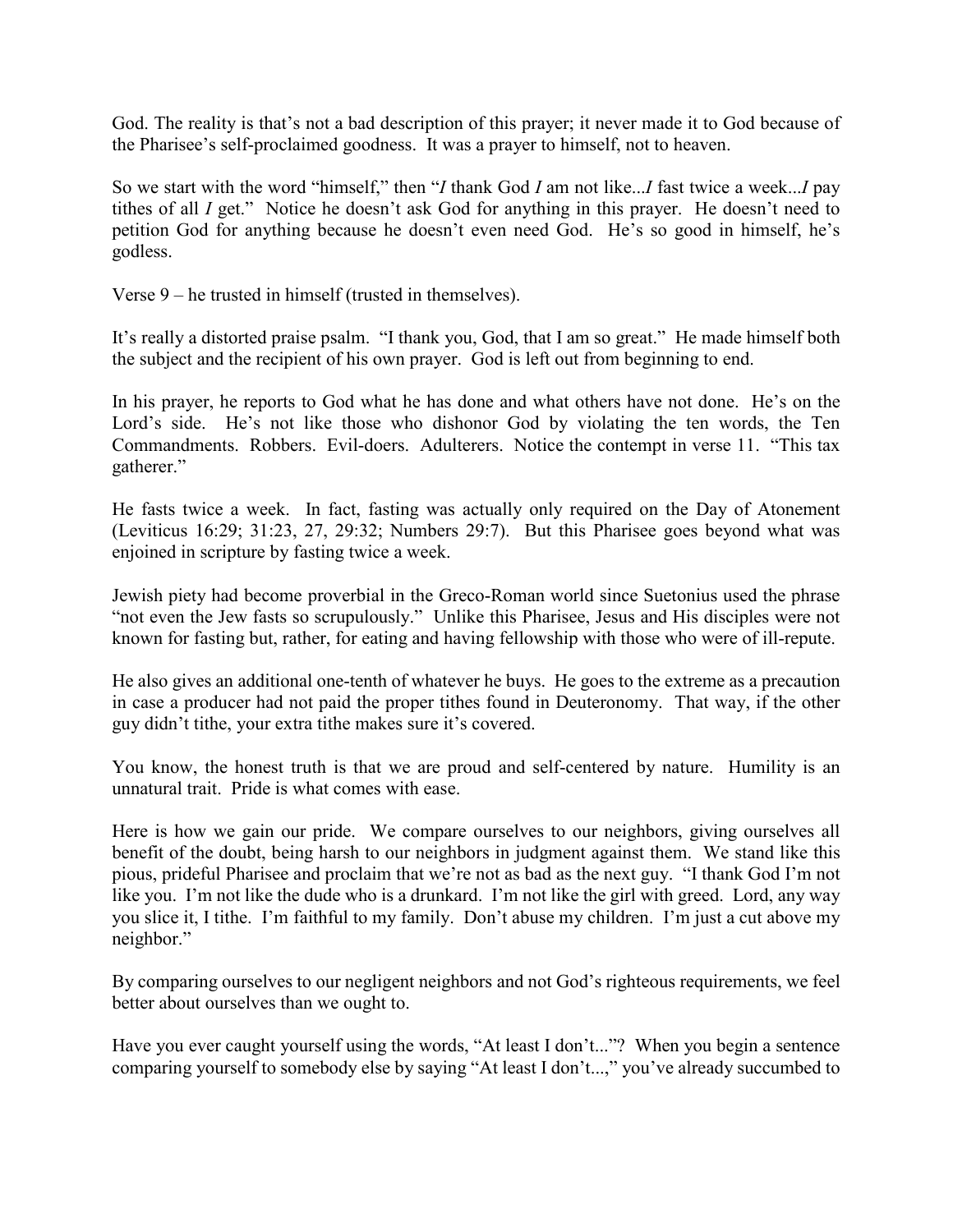the temptation to lift yourself by tearing another down. "At least I'm not as bad as the next guy," you're saying.

In comparing ourselves to our neighbors and not to God's righteous requirement, we feel better about ourselves than we ought to. God, however, compares you to His sinless Son, and to no one else. And when compared to the Christ, you and I don't measure up to the Messiah.

God is not going to grade on the curve.

Perhaps you've had one of your college kids report, "Dad, I've got some bad news and some good news."

"Well, what's the bad news?"

"I made a 60 on my chemistry test today."

"Oh, that's bad news. I'm ready to hear some good news."

"Well, the highest grade in the class was a 65. And therefore, when it's all graded on the curve, I'm right there with an A."

That might work for a college class, but it doesn't work when it comes to God. God grades based upon His perfect moral law. He doesn't compare you to the next guy. He compares you to the sinless Christ.

By comparing ourselves to the low standards of our neighbors, we're like the growing child who proclaims to his mother that he is seven feet tall. She watched as he counted the seven on his homemade measuring tape: "See, one, two, three, four, five, six, seven. Mom, I'm seven feet tall." But his feet were not 12 inches. To himself, he appeared to be taller than he really was because he was using a homemade ruler – a skewed standard of measure.

That little boy was like the Pharisee. That little boy is we ourselves as we make an overestimation of our own goodness.

Don't you see what's going on here? Each one thinks he is better than his neighbor. And if every one of us in this room thinks that we're better than the average guy, then who is the average guy?

**Studies show that nine in 10 managers rate themselves as superior to their average colleagues. In the same way, nine out of 10 college professors think they are better than the other professors. Everybody can't be better, but everybody thinks they are better. Professor of psychology, David Myers, says that most drivers – even those who have been hospitalized after accidents – believe themselves to be safer and more skilled than the average driver.**

**Regardless of age, gender, religion, economic status or ethnic background, deep down inside we all believe that we are above average. (www.homileticsonline.com)**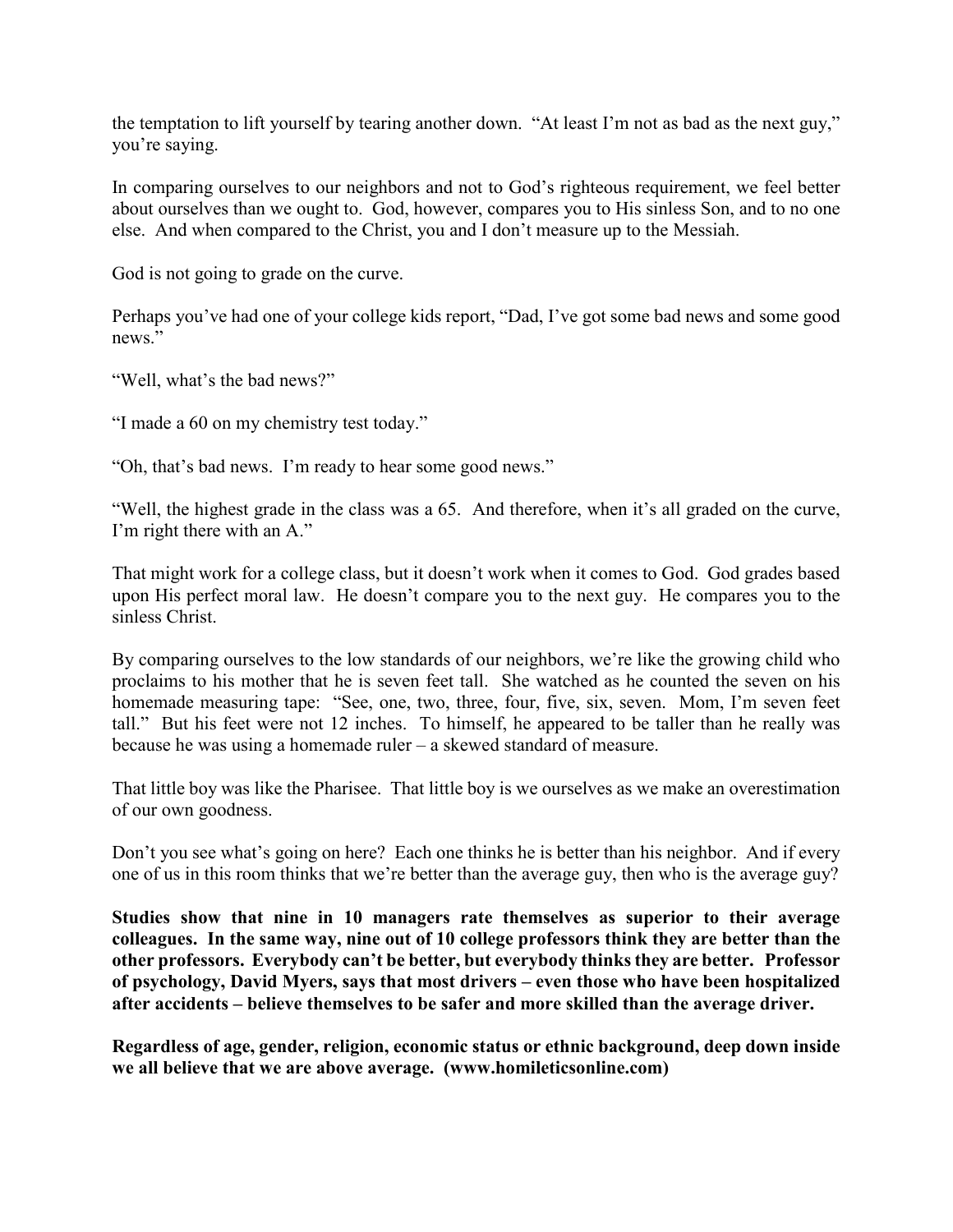This is the way it happens. We judge others by a different standard than we use to judge ourselves. When it comes to judging ourselves, we know our inward motives. We give ourselves the benefit of the doubt. We know why we didn't meet the standard, why we cut the corner. So we cut ourselves some slack. When we judge others, we judge harshly, censoriously, critically, denying them every benefit of the doubt as we hold them up to the perfect standard of measure – the very one that we could not attain. We hold them up to the paragon of perfection.

And feeling pretty good about ourselves, we like to brag.

An elderly minister who survived the great Johnstown Flood of 1889 loved to regale audiences with tales of that harrowing event. When he died and went to heaven, he found himself in a meeting of saints who were sharing their life experiences. He took St. Peter aside and asked if he could tell about surviving the Johnstown Flood. Peter hesitated, then said, "Well, you can tell your story, but just keep in mind that Brother Noah will be in the audience."

There is something in our fleshly nature that tempts us to talk about ourselves– how big, tall, great, smart, wealthy, fast, wise we are. Or how great our children are. And man, don't even get some of you started on your grandchildren. In fact, we might even boast about how humble we are. Ted Turner, CNN founder and former Atlanta Braves owner, said, "If I only had a little humility, I'd be perfect." (www.homileticsonline.com)

God says (Isaiah 64:6) that our great deeds are nothing but filthy rags in His eyes.

# **II. The second word is humility.**

Look at verse 13.

But the tax-gatherer, standing some distance away, was even unwilling to lift up his eyes to heaven, but was beating his breast, saying "God, be merciful to me, a sinner!"

Don't imagine for a moment that these are two guys going into a quiet house of worship, with no one else around but the two of them or a small group of folks at the front. This was a public time of prayer.

There were two periods for public prayer in Jewish life: the third hour, 9 a.m., and the ninth hour, 3 p.m. (see Acts 3:1). A Jewish audience hearing this parable would assume that this was corporate worship, just like here this morning at First Baptist Church.

And into this gathering of the proud and the pious comes the tax gatherer. He belongs to the class associated with notorious sinners. Instead of taking the Lord's side, he's chosen to take the Roman side by serving their system of tax collection.

He stands at a distance from the gathered crowd because he doesn't think he's worthy to stand with God's people before the altar. Perhaps he's heard Psalm 24 – he has neither clean hands nor a pure heart and doesn't belong, really, on God's holy hill. He's spiritually far away and painfully aware of this distance from God.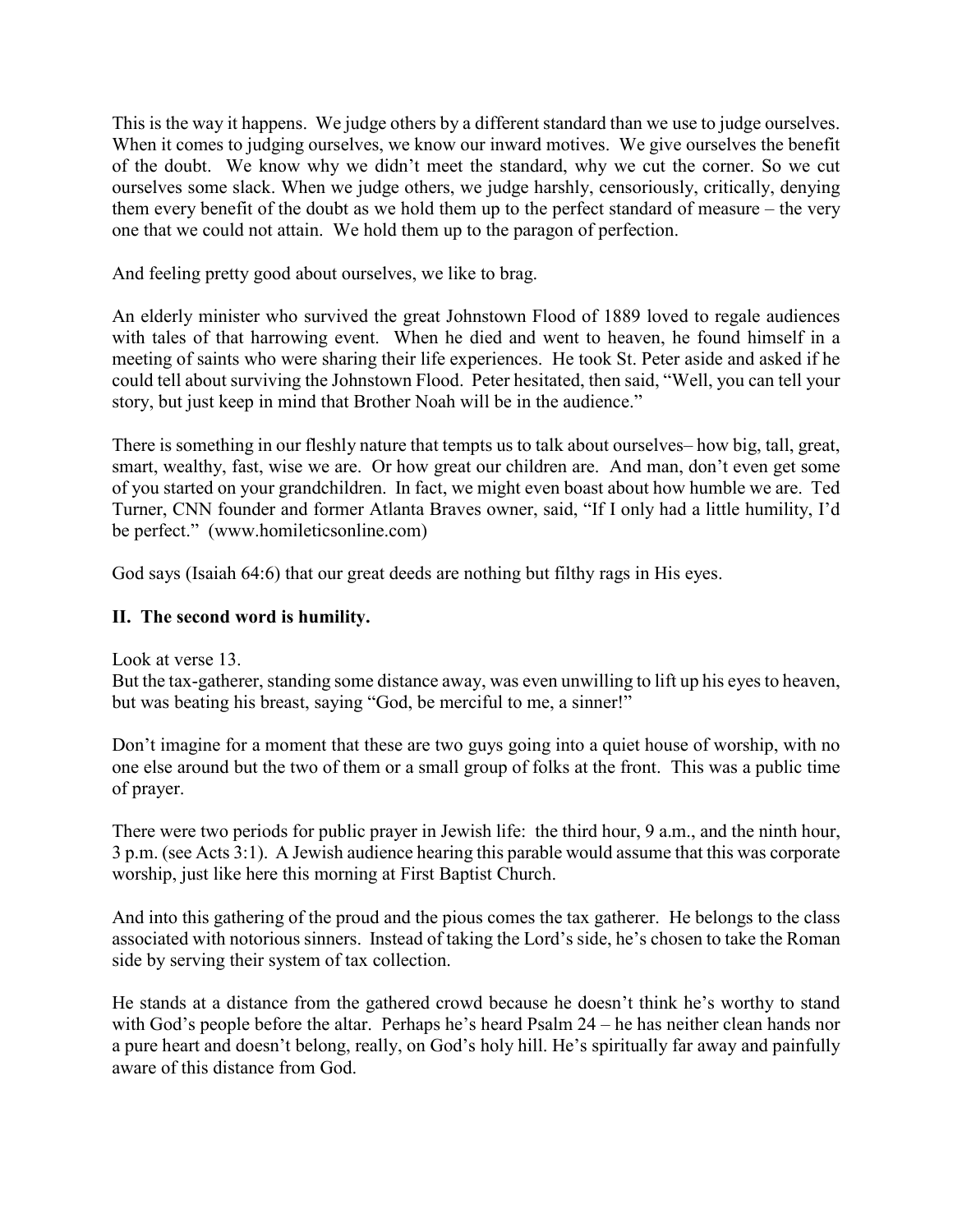Normally, one would lift one's eyes to heaven to pray (see Psalm 123:1; Mark 6:41; Mark 7:34; John 11:41; 17:1). The tax gatherer does not even lift his eyes before God because of his sense of shame.

He beats his breast – an extreme sign of sorrow, an action normally reserved for women at funerals (see Luke 23:27). It was rare for a man to have such a display of sorrow (see Josephus Ant. 7.10.5 252).

The Pharisee sees himself as the righteous one, but look at verse, as this man sees himself as "the sinner." It means he's the worst of all sinners. He is "the sinner."

He calls on God to have mercy on him. It means, "God, somehow make provision for my sins because I can't pay for them myself."

**Humility is an odd thing. If you start talking about it, it leaves. If you even ask the question, "Am I humble?" it is not to be so. Examining your own heart, even for pride, often leads to being proud about your diligence and circumspection. C.S. Lewis said humility is not thinking less of yourself; it is thinking of yourself less. Don't worry about yourself. Don't notice yourself. Don't even criticize yourself. For when you're always critical of yourself, you're still doing it. You're thinking about self. Don't always notice how others are treating you or try to find slights in the way you are being treated. If you feel slighted all the time by the people around you, that means you have a great estimation of who you are and how you should be treated.**

**Humility is a blessed self-forgetfulness.**

**Humility comes by believing in the gospel. In the gospel, we have confidence not in ourselves, but we have confidence in Christ (Romans 3:22-24). The gospel frees us from having to always look at ourselves. Our sin is great – we know it. It takes the death of Jesus to save us. He died for us.**

**We must be careful of being prideful of our own morality. In** *Mere Christianity***, C. S. Lewis writes, "If we find that our religious life is making us feel that we are good – above all, that we are better than someone else – I think we may be sure that we are being acted on, not by God, but by the Devil."**

**In fact, Tim Keller, pastor of Redeemer Presbyterian Church in Manhattan, New York, says, "I think it is fair to say that humility, which is a key differentiating mark of the Christian, is largely missing in the church today. Nonbelievers, detecting the stench of sanctimony, turn away." (Tim Keller, "The Advent of Humility,"** *Christianity Today***, December 2008)**

Christianity is not moralism. It is grace. People will reject moralism, but they won't reject grace, if they understand it.

## **III. The third word is grace.**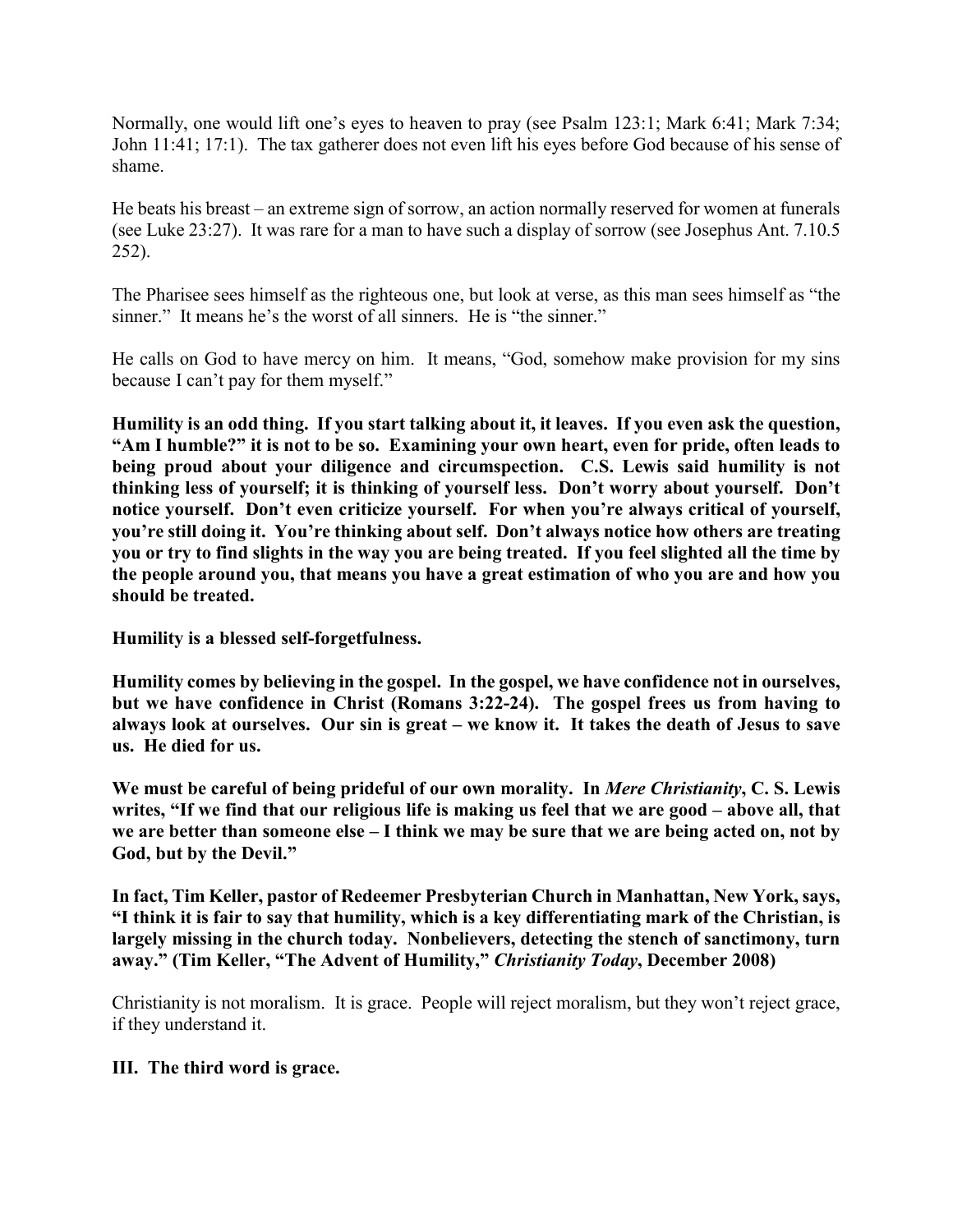Notice Luke 18:14.

I tell you, this man went down to his house justified rather than the other; for every one who exalts himself shall be humbled, and he who humbles himself shall be exalted.

In verse 14, we see, "I tell you...." There is a Christological claim in these words. Jesus claimed to know the mind of God. "I can tell you who God is going to accept. Not the one you think in this story."

Jesus picks up in verse 14 on the contemptuous use of "this." The Pharisee had said in verse 11, "I'm glad I'm not like *this* tax gatherer." And Jesus says, "It is *this* man [meaning the tax gatherer] who went down to his house justified; for everyone who exalts himself shall be humbled, and he who humbles himself shall be exalted."

Philippians 2:3-8

Do nothing from selfishness or empty conceit, but with humility of mind regard one another as more important than yourselves;

do not merely look out for your own personal interests, but also for the interests of others.

Have this attitude in yourselves which was also in Christ Jesus,

who, although He existed in the form of God, did not regard equality with God a thing to be grasped,

but emptied Himself, taking the form of a bond-servant, and being made in the likeness of men.

Being found in appearance as a man, He humbled Himself by becoming obedient to the point of death, even death on a cross.

Grace really is a hard concept – that a murderer can have a seat at the table of God because he finds forgiveness in Christ while a liar is separated forever from the throne of God.

Grace has always been a scandal. It's not based on how good we are or what we do. It is based upon our humble, repentant spirit which allows us to quit trusting in ourselves and really trust in the Christ of the cross.

Now, can you think really deeply with me for a minute. There is a way in which, today, the parable has reversed and the tax gatherer is the prideful one and the Pharisee is the humble one.

The two men have changed places in today's culture. I don't know how many times I'm called upon to respond in the newspaper or to someone's email concerning someone who thinks they don't need religion, meaning the church. The oddity now is that we have the tax gatherers on the outside, looking at us Pharisees on the inside, saying, "You know, I'm glad I'm not like the Pharisee who are at church, the hypocrites who are at church. I'm better than they are."

The tax gatherer today – that is, the common sinner – has lost his humble character. For now, rather than looking on religious folks as superior and more holy, now the common sinner looks down his long nose at folks in the stained glass room.